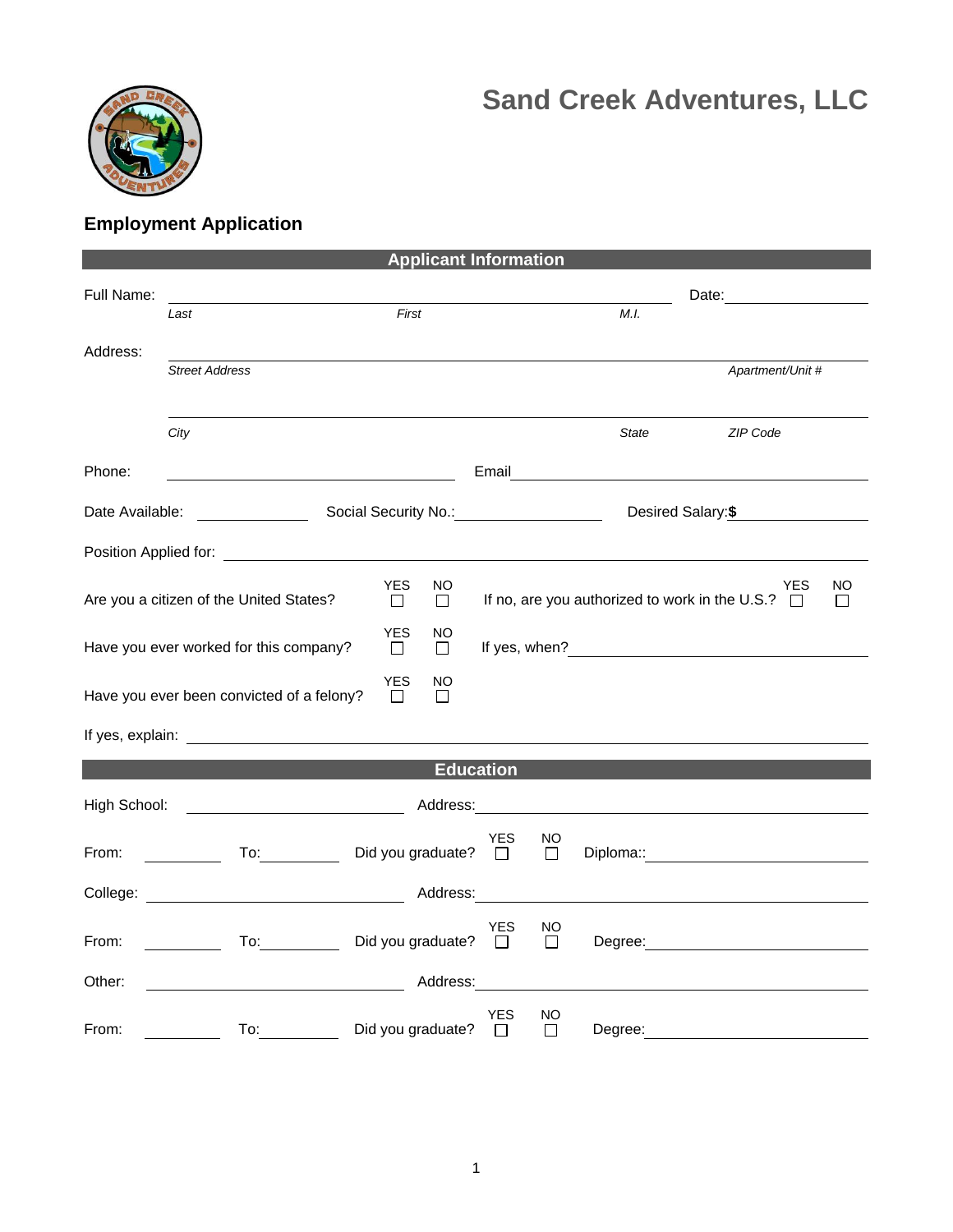## **References**

|                                    | Please list three professional references.                                                                                                                                                                                                |                       |                     |                                                                                                                                                                                                                                  |
|------------------------------------|-------------------------------------------------------------------------------------------------------------------------------------------------------------------------------------------------------------------------------------------|-----------------------|---------------------|----------------------------------------------------------------------------------------------------------------------------------------------------------------------------------------------------------------------------------|
| Full Name:<br>Company:<br>Address: | <u> 1989 - Johann Stoff, deutscher Stoff, der Stoff, der Stoff, der Stoff, der Stoff, der Stoff, der Stoff, der S</u><br>and the control of the control of the control of the control of the control of the control of the control of the |                       |                     |                                                                                                                                                                                                                                  |
| Full Name:                         | and the control of the control of the control of the control of the control of the control of the control of the                                                                                                                          |                       |                     | Relationship: Network of the American Assembly Press, and the Assembly Press, and the Assembly Press, and the                                                                                                                    |
| Company:                           |                                                                                                                                                                                                                                           |                       |                     |                                                                                                                                                                                                                                  |
| Address:                           |                                                                                                                                                                                                                                           |                       |                     |                                                                                                                                                                                                                                  |
| Full Name:                         |                                                                                                                                                                                                                                           |                       |                     |                                                                                                                                                                                                                                  |
| Company:                           |                                                                                                                                                                                                                                           |                       |                     | Phone: ___________________                                                                                                                                                                                                       |
| Address:                           |                                                                                                                                                                                                                                           |                       |                     |                                                                                                                                                                                                                                  |
|                                    | <b>Previous Employment (Attach Resume if Needed)</b>                                                                                                                                                                                      |                       |                     |                                                                                                                                                                                                                                  |
| Company:                           |                                                                                                                                                                                                                                           |                       |                     |                                                                                                                                                                                                                                  |
| Address:                           |                                                                                                                                                                                                                                           |                       |                     | Supervisor: ____________________                                                                                                                                                                                                 |
| Job Title:                         | Starting Salary:\$                                                                                                                                                                                                                        |                       |                     | Ending Salary: \$                                                                                                                                                                                                                |
|                                    |                                                                                                                                                                                                                                           |                       |                     |                                                                                                                                                                                                                                  |
| From:                              |                                                                                                                                                                                                                                           |                       |                     | Reason for Leaving:<br>Notation of the United States and States and States and States and States and States and States and States and States and States and States and States and States and States and States and States and St |
|                                    | May we contact your previous supervisor for a reference?                                                                                                                                                                                  | <b>YES</b>            | NO<br>$\Box$        |                                                                                                                                                                                                                                  |
|                                    |                                                                                                                                                                                                                                           |                       |                     |                                                                                                                                                                                                                                  |
| Company:                           |                                                                                                                                                                                                                                           |                       |                     | Phone: ______________________                                                                                                                                                                                                    |
| Address:                           |                                                                                                                                                                                                                                           |                       |                     | Supervisor: <u>___________________</u>                                                                                                                                                                                           |
| Job Title:                         | <u> 1980 - Johann Barbara, martin a</u>                                                                                                                                                                                                   | Starting Salary: \$   |                     | Ending Salary:\$                                                                                                                                                                                                                 |
|                                    |                                                                                                                                                                                                                                           |                       |                     |                                                                                                                                                                                                                                  |
| From:                              |                                                                                                                                                                                                                                           |                       |                     | Reason for Leaving:<br><u>Neason</u> for Leaving:                                                                                                                                                                                |
|                                    | May we contact your previous supervisor for a reference?                                                                                                                                                                                  | <b>YES</b><br>$\perp$ | <b>NO</b><br>$\Box$ |                                                                                                                                                                                                                                  |
| Company:                           |                                                                                                                                                                                                                                           |                       |                     |                                                                                                                                                                                                                                  |
| Address:                           |                                                                                                                                                                                                                                           |                       |                     | Supervisor: ___________________                                                                                                                                                                                                  |
| Job Title:                         | Starting Salary: \$                                                                                                                                                                                                                       |                       |                     | Ending Salary: \$                                                                                                                                                                                                                |